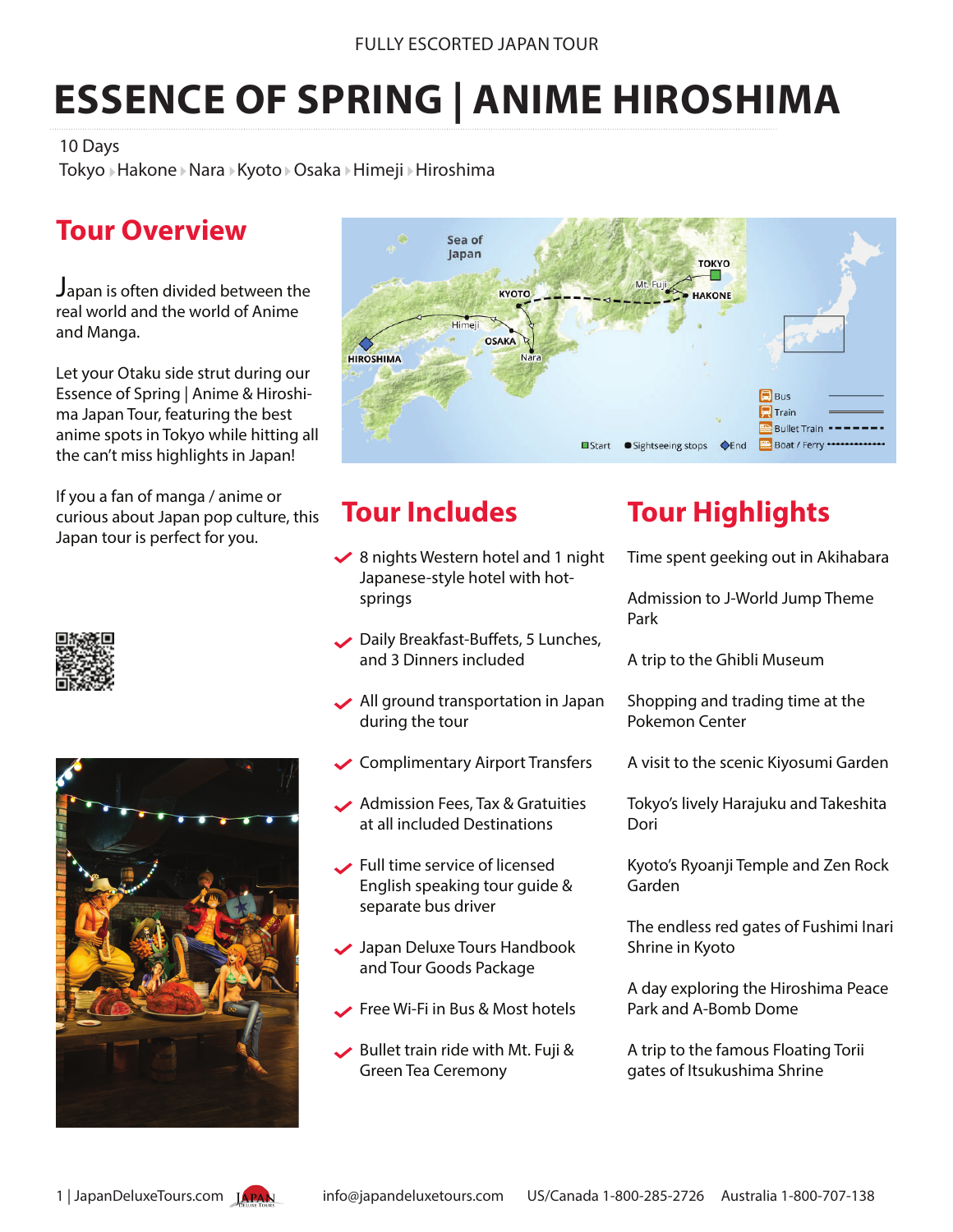# **Day by Day**

#### **Day 1 - Tokyo Arrival**

Welcome to Japan! We will have transportation services to take you to your hotel. Please refer to your tour handbook for more information. Rest at the hotel and be ready to start your exciting tour tomorrow.

#### \*\*INFORMATION\*\*

From Narita Airport to downtown hotel in Tokyo - about 90 mins(Bus) From Haneda Airport to downtown hotel in Tokyo - about 30 mins(Bus)

#### **Day 2 - Tokyo (B, L)**

Kicking things off with our anime tour, we will visit the lively Tokyo Character Street in Tokyo Central Station. The area is lined with various anime-themed shops, including a Jump Store, Pokemon Center, Hello Kitty shop, Ghibli store, and more! There's also Tokyo Ramen Street, Okashi Land, and Gachapon Street, perfect for someone who wants some lunch and to do a little more gift shopping for friends or for themselves!

After our adventures at Character Street, we will head to Akihabara, the town of anime. While there, enjoy shopping at some of the most popular otaku destinations, including Animate. Animate carries all kinds of character goods, electronics, and games from current and popular anime/manga series.

After shopping through the Electronic Town of Akihabara, we head to the Pokemon Mega Center, a must-go for all Pokemon lovers. Besides all the Pokemon goods they sell, they also have a battling and trading room for customers to interact with other Pokemon fans.

To end our day with a great finish, we will go to J-World, the Shonen Jump theme-park in Tokyo! Play games and win prizes based on all your favorite characters, including Goku from

Dragonball, Luffy and Co from One Piece, Naruto and Sasuke, Kuroko and the rest of the Generation of Miracles, and Hinata and his team of volleyball hopefuls! Win prizes and shop to your hearts content at the J-World before your night ends!

#### **Day 3 - Tokyo (B, D)**

We will begin our morning with a trip to Tokyo Tower, Japan's iconic tower. Tokyo Tower has been taken over by One Piece, resulting in Tokyo One Piece Tower. Known as Tongari Island, this event is filled with attractions, wonderful restaurants, and a live-action show designed to wow fans of all ages.

Following our time at the tower, our anime tour will head to Nakano Broadway, a large shopping complex specializing in anime goods. With two whole floors dedicated to anime and otaku related goods, you are sure to find what you are looking for.

Once we finish up at Nakano Broadway, we head east to visit the famed Ghibli Museum. This animation and art museum exhibits works of Miyazaki Hayao, creator of world famous films such as My Neighbor Totoro, Princess Mononoke, Spirited Away, and Ponyo on the Cliff by the Sea. Ghibli Film fans will definitely enjoy the artistic museum, which not only exhibits the history and techniques of animation but also plays short movies in a theater room, produced exclusively for the museum.

After the museuem, you have the option to enjoy the night as you wish, or sign up for a few optional excursions. We have the Robot Restaurant for dinner and a show, the new VR Zone Shinjuku, an incredible VR-focused arcade, the Ninja Trick House where guests can enjoy learning how to throw ninja-stars and also learn the ways of the ninja, or a meal at the CAPCOM BAR, a themed-restaurant showcasing the best of CAPCOM,

including games and themed-meals! (additional fees may apply)

#### **Day 4 - Tokyo (B, L)**

Today will be devoted to exploring the multi-cultural spots of Tokyo. Our tour will first stop by the Fukagawa Edo Museum where you can get acquainted with the history of Tokyo. This charming museum is designed to replicate what life looked like during the old days of Edo. Walk through the city and enjoy walking into houses that recreate life during the period.

We will also visit the Kiyosumi Garden located nearby. Enjoy a peaceful stroll through a Japanese garden, and be sure to take a picture of the tea house on the waters. We will then delve in the old town district of Asakusa for some gift shopping at the Nakamise area.

We will also be visiting the Sensoji Temple, one of Tokyo's most popular temples. This is the perfect place to appreciate Japanese culture and take some spectacular shots of the famous Kaminarimon (Thunder Gate).

For lunch, enjoy sushi with fish provided by the Tsukiji Fish Market, the famous fish market that provides freshest ingredients for thousands of families and businesses alike.

Following our time at the market, the tour will probe the stores at Harajuku, the unofficial fashion capital of Japan that offers the latest pop culture and fashion. Experience the chaos and beauty that is Takeshita Dori, the place to go for fashion and crepes.

Before leaving Takeshita Dori, walk along Omotesando street, a popular shopping destination lined with trendy cafe's in between.

Returning to our hotel, the tour bus will be passing by the famous Shibuya Crosswalk to be part of the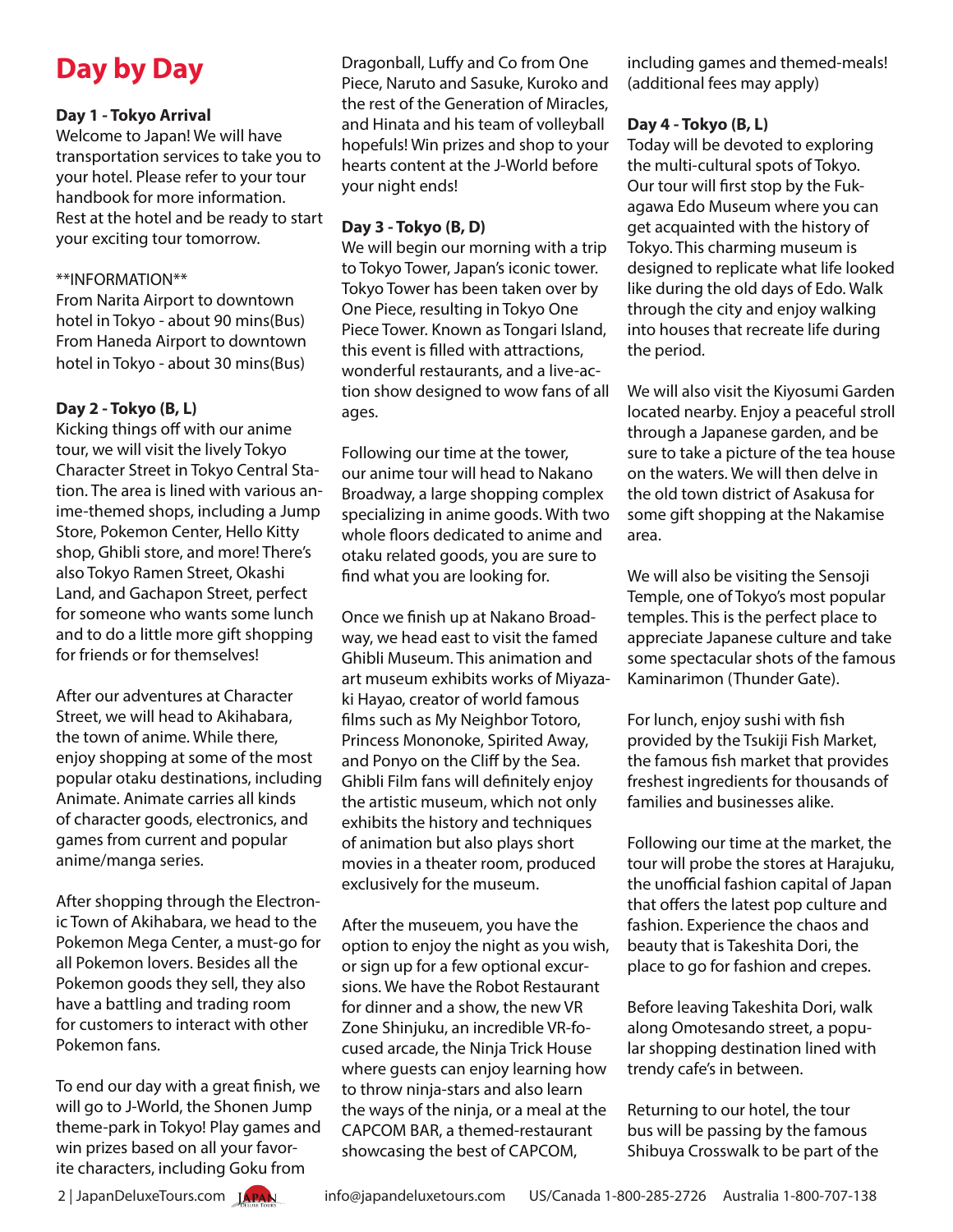thousands who cross daily, and to see the Hachiko Statue close to the station. The statue is based on the story of Hachiko, the dog who would come back to the station every day to see his owner. Returning to our hotel, this Anime tour will also visit the Gundam Base in Tokyo. The Gundam Base is where we will see the awesome lifesize RX-0 Unicorn Gundam model (72 ft). The Gundam Base is an expansive store, museum, and features a cafe for guests to enjoy everything Gundam.

**Day 5 - Hakone & Mt. Fuji (B, L, D)** Our morning begins with a visit to the Iyashi no Sato, a traditional craft open-air museum reconstructed from the village's thatched roofed houses. Each house features a different exhibit, workshop, or cafe, including some cooking lessons.

Before making our way to the next destination, we will stop for Hoto, a Japanese noodle dish native to the Yamanashi area. A hybrid of miso soup and flat udon noodles, this dish is truly a local Japanese specialty.

We will continue our journey to Hakone after our time in Tokyo. Enjoy a ropeway to Owakudani, an active volcanic crater still steaming from its last eruption some 3,000 years ago. There you will get a taste of the local Japanese food, the black egg, cooked in one of the craters. It's said eating one of these eggs will add years to your life!

This Japan tour would not be complete without a long relaxing soak in the onsen, hot spring, to rejuvenate you for tomorrow's adventure. Yukata, a Japanese robe, will be provided for you. The onsen is located in our own ryokan, a Japanese style hotel, which includes a traditional Japanese meal known as Kaiseki Ryori!

#### **Day 6 - Kyoto & Nara (B, L)**

Our day begins with a bullet train ride to Kyoto. The bullet train is the fastest

way to travel on land and is considered an essential Japanese experience. Enjoy riding to Kyoto in comfort and speed, and be sure to take some photos of the scenery during your ride.

We will stop at a sake museum for some sampling and to learn the history of Japan's national drink. We will then head to Fushimi Inari Shrine, one of Kyoto's many can't miss destinations that features hundreds of red tori gates. The path is perfect for photos or just to calm your mind.

Once we get all our photos done, it's off to Nara to Todaiji Temple. Todaiji Temple holds the World Guinness Record as the largest wooden building. Inside the temple, you will behold the largest Buddha statue in Japan.

Just outside the temple is the Nara Deer Park, where you will be greeted by numerous deer that roam around freely. The deer here at the park are known to be friendly and may even bow at you for a little treat. We then return to the hotel.

#### **Day 7 - Kyoto (B, L)**

Our day begins with a visit to Arashiyama to walk through the Bamboo Groove Forest. The morning's sunlight passing through the bamboo makes for a perfect morning sight. We will also enjoy a spirited rickshaw ride through Arashiyama. Guests can enjoy seeing many of the traditional-style shops and temples during the ride.

Following our time in Arashiyama, we will head to the Golden Pavilion, or Kinkakuji Temple, a Japan's must see attraction where the two upper floors are covered in gold leaf. The reflection of the golden temple on the lake adds to the stunning sight. After taking pictures, it's off to Ryoanji Temple to see the stunning rock gardens. Not all Japanese temples have them, so we made sure to include one of

Kyoto's zen gardens.

To avoid getting too repetitive with the temples and shrines, we include a visit to the Nishijin Textile Center for a stunning kimono show! Keeping with the traditional feel, we included a tea-ceremony to help you relax before going back to the hotel. In the evening, we will head to the Gion Geisha District, Japan's most famous geisha district. This area is filled with shops, restaurants, and tea houses and the area in Japan that you are most likely to run into real geisha and maiko on their way to perform at the Gion Geisha Center.

#### **Day 8 - Osaka & Himeji (B, D)**

We will begin today by heading to Dotonburi and Kuromon Ichiba Market in Osaka. These are great locations to sample some of Osaka's famous cuisine, or to get any kitchen suplies you may need.

Next our tour bus will make a stop at Himeji-jo, or Himeji Castle. Himeji-jo is a UNESCO distinguished site, representing Japanese castle architecture at its highest with almost all of the castle structure still intact from its original construction in the early 1600's, having survived all wars, earthquakes and natural disasters.

During our day, we will enjoy Okonomiyaki, savory Japanese pancakes that is a specialty in both Osaka and Hiroshima. We will then make our way to Hiroshima and check into our hotel.

#### **Day 9 - Hiroshima (B)**

Today our Japan tour begins with a visit to the iconic Itsukushima Shrine. Located off the main shore on the island of Miyajima, the iconic gate that floats is a must see. During high tide, the torii gate looks as though it is floating in water, creating a unique sight, considered one of Japan's three most beautiful sights. Miyajima is also known for its momiji manju (maple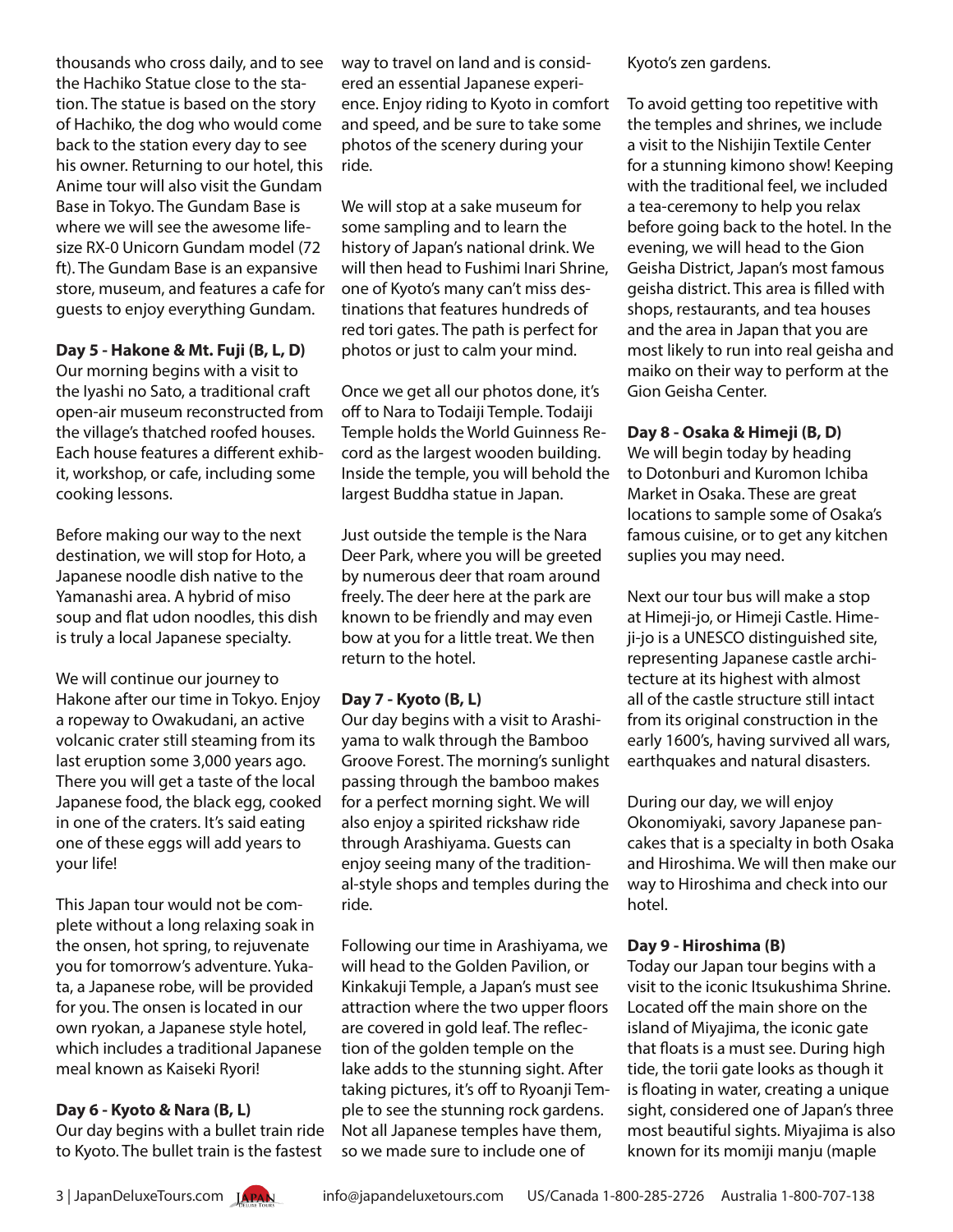leaf shaped cake with red beans) and oysters which you can enjoy during your time on the island. After our visit, we will spend more time sight-seeing in Hiroshima.

One of the main highlights here in Hiroshima is the A-Bomb Dome, the only surviving building from the aftermath, and the Peace Park Memorial where you can see and read about the relic of the war. The A-Bomb Dome has been preserved to be a reminder of the tragedy for future generations and to symbolize its wishes for everlasting peace.

Stroll along the park to see famous attractions like that of Sadako's statue and the freedom bell. Here you can see and read about the relic of the war.

**Day 10 - Hiroshima Departure (B)** Your pleasant and memorable Japan tour ends today. The tour will disband after breakfast. Fly home with cherished memories or enjoy your extended stay in Japan.

\*\*INFORMATION\*\* From Hiroshima Station to Hiroshima Airport(HIJ) about 45 mins (Bus)

This tour disbands in Hiroshima.

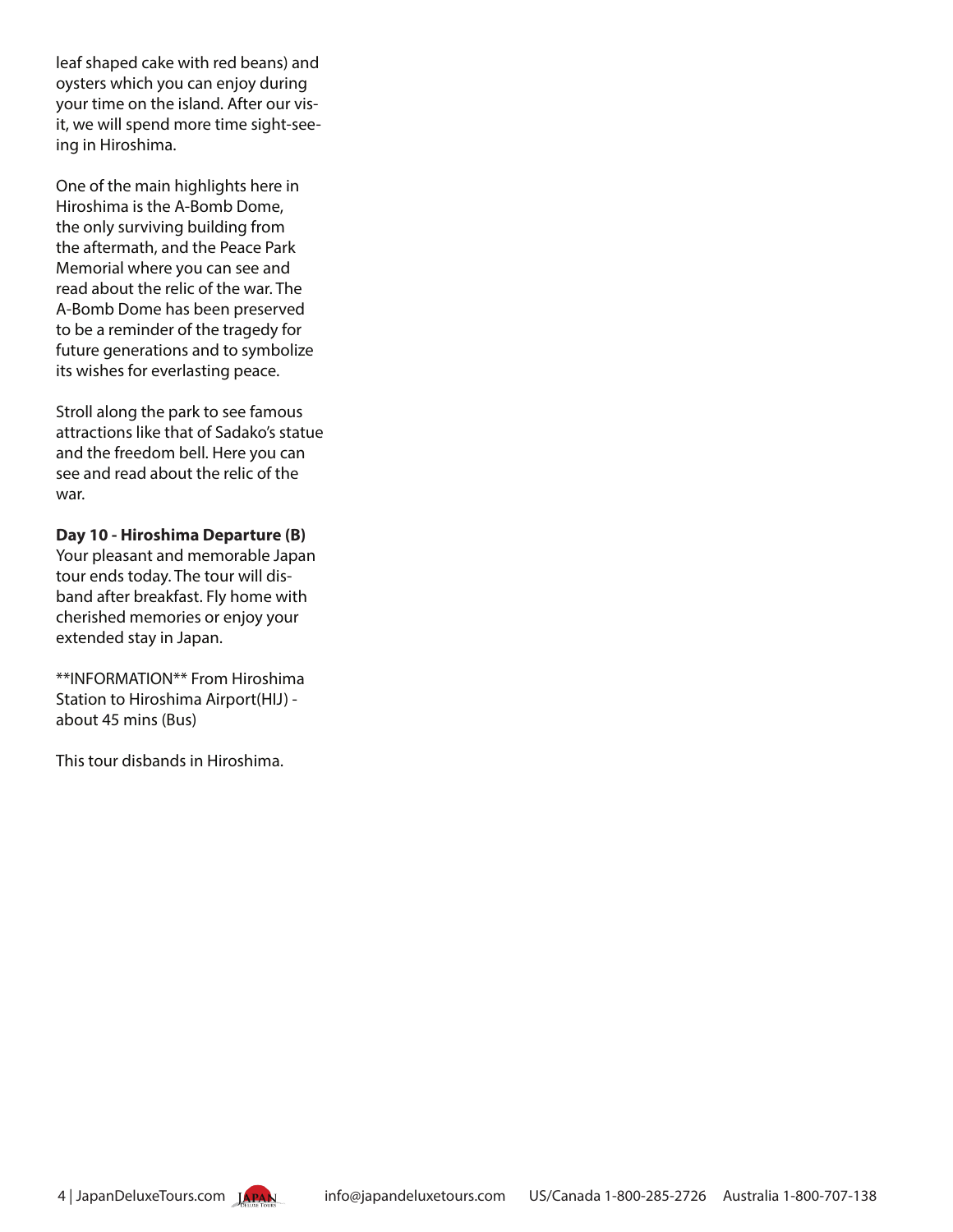# **Information**

#### **Maximum Group Size**

The maximum number of participants will not exceed 24 people during your Japan tour. Your group may be joined with other tour groups during the tour. Please note that your bus and tour guide may be changed if other groups join the tour.

#### **Single Supplement**

Single travelers are required to pay a single supplement in order to guarantee single room accommodation.

#### **Luggage**

We request one suitcase, one carry-on bag, and an overnight bag per person. The tote bag we provide can be used to hold any small merchandise/souvenirs purchased during your tour. When you check out, bring your luggage to the lobby and the bus driver will assist in loading it onto the bus. When you arrive at the next hotel, the bus driver will unload your luggage for you to bring to your room.

Please note: The maximum weight of a checked in bag is typically 20 Kilograms or 44 Pounds. You will be traveling with your luggage except during the bullet train ride (if applicable).

#### **Accommodation**

All hotel rooms come with a full bathroom and room amenities free of charge unless stated otherwise.

#### **Transportation**

All motor coaches come equipped with air-conditioning, plenty of space, comfortable seats, and Wi-Fi. This tour includes a bullet train ride experience.

#### **International Flights**

All of our tours begin in either Tokyo or Osaka.

When beginning or ending a tour in Tokyo, please book flights to or from Narita International Airport or Haneda International Airport.

For tours beginning or ending in Osaka, please book flights to or from Kansai International Airport or Itami Airport.

You can also contact us if you would like for Japan Deluxe Tour's to arrange your flights.

#### **Fitness & Shoes**

Traveling and visiting sights in Japan includes a good amount of walking. To fully enjoy the tour, please be prepared to keep up with the pace of the group, climb stairs with no difficulty, and wear comfortable shoes for all day use.

#### **Itinerary & Hotel Disclaimer**

Our itinerary is constantly improving, therefore we cannot always guarantee the destinations and attractions shown at the time of booking will be the same spots visited on the tour. Itinerary and hotels are subject to change or cancellation without notice. No refund will be owed for any changes or cancellations if the tour still occurs.

Our goal is to show you the very best of Japan, which is why we are always looking to improve our itineraries. Your "Tour Handbook" you receive one month prior to your tour departure will have the most accurate information for your tour.

#### **Optional Tours**

Japan Deluxe Tours offers numerous add-on tours to give you a personalized experience. Select from a range of optional excursions when reserving your tour on our website. Fees associated with optional tours are not included in the listed price of the tour. Prices for optional tours are listed on the reservation page.

#### **Guide & Staff**

All of our tour guides are licensed by the government, after passing certification exams administered by the Commissioner of the Japan Tourism Agency and register with the relevant prefectures.

Our guides speak Japanese and English, and are here to provide accurate information about the sights and attractions you see.

Our drivers will be sure to provide a comfortable ride from start to finish, assist you with your luggage at the start and end of each day, and are experts navigating the roads of Japan. If you have any questions before or during your tour, our staff is ready to help.

#### **Visa Requirement**

Citizens of the USA, CAN, UK, AUS, and NZ do not require an entry visa when visiting Japan. If you are from a country not listed above, please check with the Japanese Embassy, or contact us for more information.

#### **Meals**

Our tours include daily breakfast buffets, as well as local and regional specialties. Please let us know if you have any dietary restrictions, and we will do what we can to meet your specific dietary needs.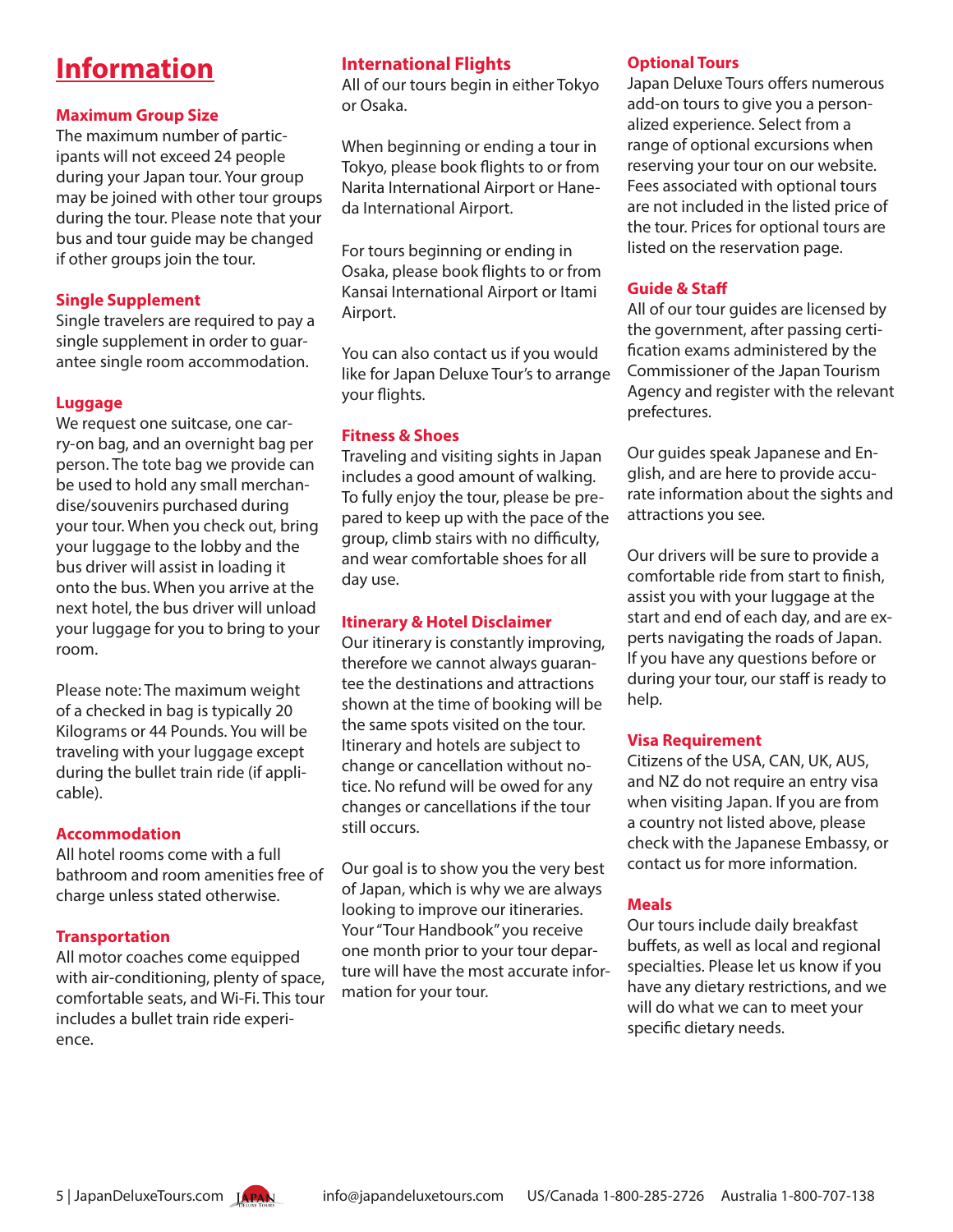#### **Airport Transfer**

Complimentary airport & hotel transfers are available for the designated airports only, on the designated tour arrival & departure dates only.

#### **Electricity**

Most power outlets in Japan are for "Non-polarized Plugs" (2 prongs are same width) only. While there are some that will fit "Polarized Plugs" (2 prongs are different widths), "grounded plugs" (plugs with a ground pin) will not work without a converter.

#### **Safety and Cleanliness**

Japan is extremely safe, with one of the lowest crime rates in the world. The country is also hospitable, clean, prompt, polite, efficient, friendly, and the tap water is safe to drink. Most cities in Japan do not have garbage cans along the streets.

If you have trash with you as you walk, carry it with you until you find the appropriate garbage receptacle. There are separate bins for regular trash, burnable trash, aluminum cans and glass bottles.

#### **Bathrooms**

Japan has two styles of toilets. The commonly known Western-style and traditional Japanese-style toilet.

Japanese-style toilets are at floor level, and to use, face the hump. In a location with several toilets there may be a Western toilet as indicated on the door.

On the Shinkansen (bullet train) go for the handicapped stall, because those have Western-style toilets.

In public restrooms, you may need to be prepared with a travel pack of tissues. These packages are often handed out free (with advertisements on the reverse) as you walk along major thoroughfares in the large cities, such as Tokyo and Osaka.

Japan is also recognized for extremely high tech toilets that include heated seats, bidet, deodorizer, and can even plays sounds.

#### **Japanese Bathing & Onsen**

Bathing in an onsen is a quintessential aspect of Japanese culture. Extremely few countries have public baths like Japan. Towels and swimsuits are not allowed in the actual bath itself as a means to keep the water pure/clean which means everybody is naked.

There are rules you must follow while in the onsen, one of the most important being washing yourself before getting into the bath. Because it is a communal bath, anyone who enters the bath must thoroughly wash beforehand.

In any Japanese bath, there will always be a row or multiple rows of sitting shower stalls where you can wash yourself, usually with complimentary body wash, shampoo, and etc. Though bathing naked with strangers with only a small towel for cover can be a daunting experience, it is one well worth trying.

#### **In case of Emergency**

While traveling presents exciting adventures and new experiences, there is always the risk of something going wrong. Our guides and staff will do the best to help you during your tour in case of an emergency, and there is an emergency contact number provided on our "Tour Handbooks" in case you need us during your tour.

# **Internet and Wi-Fi**

#### **Hotels**

Most hotels in Japan offer free Wi-Fi. However, some higher end Western style hotels charge for Wi-Fi, while traditional Japanese inns do not provide Wi-Fi at all.

#### **Free Wi-Fi**

There are many options for Free Wi-Fi in Japan. The three largest options include: Free Wi-Fi Passport, Travel Japan Wi-Fi, and Japan Connected-free Wi-Fi. There is also free Wi-Fi available at 7-11 and Lawson convenient stores and at major JR stations across Tokyo.

Rental Smartphones/SIM Cards Keep your smartphone connected with data while in Japan with a rental SIM Card, or rent a smart phone.

Many companies in Japan provide services renting out cell phones or sim cards, providing unlimited data and also Wi-Fi tethering abilities.

You can only use a rented SIM Card provided your phone is not locked to a specific company (SIM-Free).

#### **Rental Wi-Fi**

A rental Wi-Fi is a great way to internet access, especially when travelling with a group. Renting a pocket Wi-Fi allows multiple devices to connect at once. A great option for families or group travelers, Wi-Fi rentals are available for pick-up in hotels, airports, or even in your home country.